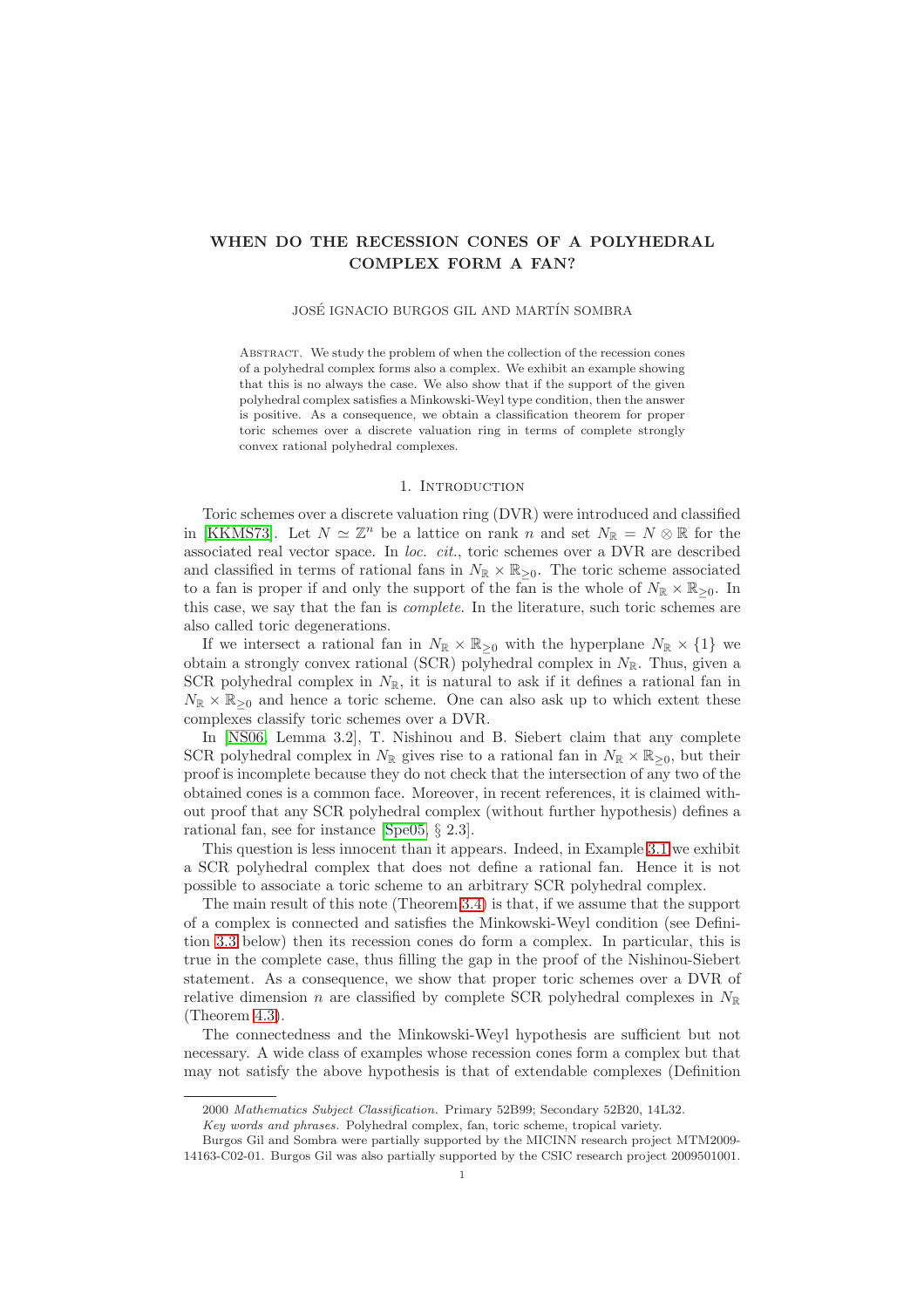[3.13\)](#page-6-0). A consequence of our result is that any extendable SCR polyhedral complex defines a toric scheme.

The question of when an SCR polyhedral complex defines a fan is also relevant in tropical geometry: the definition of a tropical compactification of a subvariety of the torus depends on the construction of a toric scheme from an SCR polyhedral complex supported on the associated tropical variety. Since a tropical variety has a natural structure of SCR polyhedral complex that is extendable, our theorem implies the existence of such a toric scheme.

Acknowledgements. We thank Eric Katz and Francisco Santos for enlightening discussions. We also thank an anonymous referee for useful suggestions. This research was done during a stay of the first author at the University of Barcelona. We thank this institution for its hospitality.

# 2. Preliminaries on polyhedral complexes

Let  $N \simeq \mathbb{Z}^n$  be a lattice on rank n. We write  $N_{\mathbb{R}} = N \otimes \mathbb{R}$  for the associated real vector space and let  $M_{\mathbb{R}} = N_{\mathbb{R}}^{\vee}$  be its dual space. The pairing between  $x \in M_{\mathbb{R}}$ and  $u \in N_{\mathbb{R}}$  will be denoted by  $\langle x, u \rangle$ . A polyhedron of  $N_{\mathbb{R}}$  is a convex set defined as the intersection of a finite number of closed halfspaces. It is strongly convex if it contains no line. It is rational if the closed halfspaces can be chosen to be defined by equations with coefficients in  $\mathbb{Q}$ . A *polyhedral set* is a finite union of polyhedra. A polytope is the convex hull of a finite set of points. A convex polyhedral cone is the convex conic set generated by a finite set of vectors of  $N_{\mathbb{R}}$ .

The following theorem is a basic tool in the study of polyhedra.

**Theorem 2.1** (Minkowski-Weyl). Let E be a subset of  $N_{\mathbb{R}}$ . Then E is a polyhedron if and only if there exists a polytope  $\Delta$  and a convex polyhedral cone  $\sigma$  such that

$$
E=\Delta+\sigma.
$$

An immediate consequence of this result is that the notion of polytope coincides with that of bounded polyhedron and the notion of convex polyhedral cone coincides with that of conic polyhedron.

Let  $\Lambda$  be a polyhedron. The *relative interior* of  $\Lambda$ , denoted ri $(\Lambda)$ , is defined as the interior of  $\Lambda$  relative to the minimal affine space that contains it. For  $x \in M_{\mathbb{R}}$ , we set

$$
\Lambda_x = \{ u \in \Lambda \mid \langle x, u \rangle \le \langle x, v \rangle, \forall v \in \Lambda \}.
$$

A non-empty subset  $F \subset \Lambda$  is called a *face* of  $\Lambda$  if it is of the form  $\Lambda_x$  for some  $x \in M_{\mathbb{R}}$ . The polyhedron  $\Lambda$  is the disjoint union of the relative interior of its faces.

Let  $E \subset N_{\mathbb{R}}$  be a polyhedral subset. For each  $p \in E$ , the local recession cone of  $E$  at  $p$  is defined as

$$
\operatorname{rec}_p(E) = \{ u \in N_{\mathbb{R}} \mid p + \lambda u \in E, \forall \lambda \ge 0 \}.
$$

The recession cone of E is defined as

$$
\operatorname{rec}(E) = \bigcap_{p \in E} \operatorname{rec}_p(E).
$$

Observe that both the local and the global recession cones are conic subsets of  $N_{\mathbb{R}}$ . If  $\Lambda$  is a polyhedron, we have the alternative characterization

$$
\operatorname{rec}(\Lambda) = \{ u \in N_{\mathbb{R}} \mid \Lambda + u \subset \Lambda \}.
$$

Hence, for polyhedra, the above definition agrees with the notion of recession cone from convex analysis [\[Roc70\]](#page-7-4). Moreover,  $\operatorname{rec}(\Lambda)$  agrees with the cone  $\sigma$  in Theo-rem [3.4.](#page-3-0) In particular,  $\sigma$  is determined by  $\Lambda$  and rec( $\Lambda$ ) is a convex polyhedral cone. A further consequence of Minkowski-Weyl Theorem is that, for polyhedra,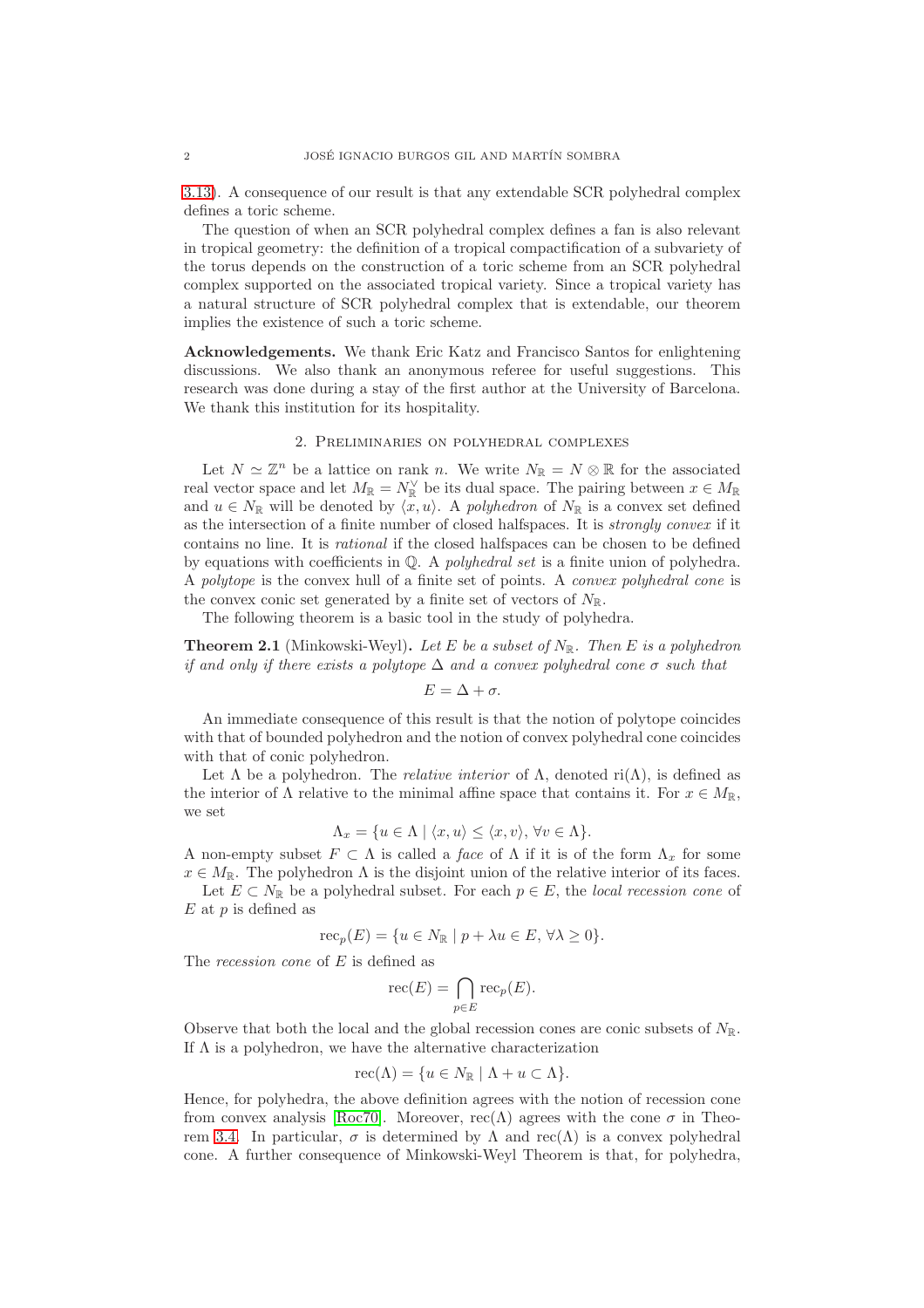local and global recession cones agree. In other words,  $\operatorname{rec}_p(\Lambda) = \operatorname{rec}(\Lambda)$  for any  $p \in \Lambda$ . Observe that, if  $\Lambda$  is rational or strongly convex, the same is true for rec( $\Lambda$ ).

To a polyhedral subset  $E \subset N_{\mathbb{R}}$  we can also associate a (non-necessarily convex) polyhedral cone of  $N_{\mathbb{R}} \times \mathbb{R}$ , given by

$$
\mathbf{c}(E) = \overline{\mathbb{R}_{>0}(E \times \{1\})} \subset N_{\mathbb{R}} \times \mathbb{R}_{\geq 0}.
$$

It is called the *cone* of E. If  $\Lambda$  is a polyhedron, then  $\operatorname{rec}(\Lambda) = \operatorname{c}(\Lambda) \cap (N_{\mathbb{R}} \times \{0\}).$ This is not true for general polyhedral sets. Again, if  $\Lambda$  is rational or strongly convex, the same is true for  $c(\Lambda)$ .

<span id="page-2-1"></span>**Definition 2.2.** A polyhedral complex in  $N_{\mathbb{R}}$  is a non-empty collection  $\Pi$  of polyhedra of  $N_{\mathbb{R}}$  such that

- (1) every face of an element of  $\Pi$  is also in  $\Pi$ ,
- (2) any two elements of  $\Pi$  are either disjoint or intersect in a common face.

A polyhedral complex Π is called rational (respectively strongly convex, conic) if all of its elements are rational (respectively strongly convex, cones). A strongly convex conic polyhedral complex is called a fan. For shorthand, strongly convex rational will be abbreviated to SCR.

The *support* of  $\Pi$  is the polyhedral set

$$
|\Pi|=\bigcup_{\Lambda\in\Pi}\Lambda.
$$

For a subset  $E \subset N_{\mathbb{R}}$ , we say that  $\Pi$  is a polyhedral complex in E whenever  $|\Pi| \subset E$ . We say that a complex in E is *complete* if  $|\Pi| = E$ .

# 3. Complexes and fans

There are two natural processes for linearizing a polyhedral complex. Intuitively, the first one is to look at the complex from far away, so that the unbounded polyhedra became cones. In precise terms, the recession of Π is defined as the collection of polyhedral cones of  $N_{\mathbb{R}}$ 

$$
\operatorname{rec}(\Pi) = \{ \operatorname{rec}(\Lambda) \mid \Lambda \in \Pi \}.
$$

The second process is analogous to the linearization of an affine space. The cone of  $\Pi$  is defined as the collection of cones in  $N_{\mathbb{R}} \times \mathbb{R}$ 

 $c(\Pi) = \{c(\Lambda) \mid \Lambda \in \Pi\} \cup \{\sigma \times \{0\} \mid \sigma \in \text{rec}(\Pi)\}.$ 

It is a natural question to ask whether the recession or the cone of a given polyhedral complex is a complex too. The following example shows that this is not always the case.

<span id="page-2-0"></span>**Example 3.1.** Let  $\Pi$  be the polyhedral complex in  $\mathbb{R}^3$  consisting in the set of faces of the polyhedra

$$
\Lambda_1 := \{(x_1, x_2, 0) | x_1, x_2 \ge 0\}, \quad \Lambda_2 := \{(x_1, x_2, 1) | x_1 + x_2, x_1 - x_2 \ge 0\}.
$$

We have that  $\operatorname{rec}(\Lambda_1)$  and  $\operatorname{rec}(\Lambda_2)$  are two cones in  $\mathbb{R}^2 \times \{0\}$  whose intersection is the cone  $\{(x_1, x_2, 0)|x_2, x_1 - x_2 \geq 0\}$ . This cone is neither a face of rec( $\Lambda_1$ ) nor of rec( $\Lambda_2$ ). Hence rec( $\Pi$ ) is not a complex and consequently, neither is c( $\Pi$ ). In figure [1](#page-3-2) we see the polyhedron  $\Lambda_1$  in light grey, the polyhedron  $\Lambda_2$  in darker grey and  $\operatorname{rec}(\Lambda_2)$  as dashed lines.

This example shows that we need to impose some condition on Π if we want to ensure that  $rec(\Pi)$  and  $c(\Pi)$  are complexes. The precise hypothesis in Theorem [3.4](#page-3-0) was suggested to us by Francisco Santos. The key observation is that it is enough to assume that  $|\Pi|$  satisfies a version of the Minkowski-Weyl theorem.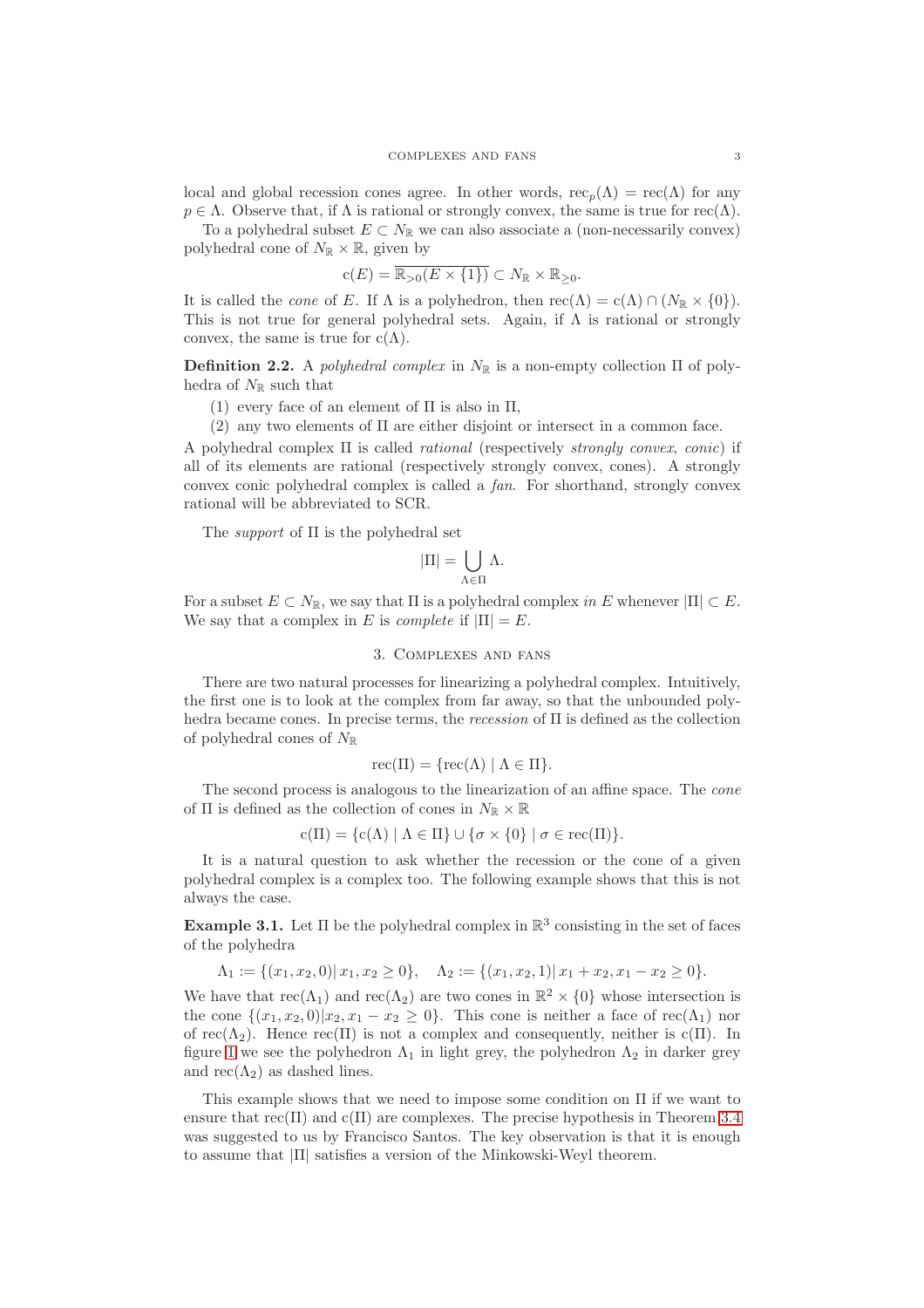

<span id="page-3-2"></span>Figure 1.

<span id="page-3-5"></span><span id="page-3-3"></span>**Lemma 3.2.** Let  $E$  be a polyhedral set. The following conditions are equivalent.

- (1) There is a decomposition  $E = \Delta + \sigma$ , where  $\Delta$  is a finite union of polytopes and  $\sigma$  is a convex polyhedral cone.
- <span id="page-3-4"></span>(2)  $\operatorname{rec}_p(E) = \operatorname{rec}(E)$  for all  $p \in E$ .

*Proof.* We first prove that [\(1\)](#page-3-3) implies [\(2\)](#page-3-4). Let  $E = \Delta + \sigma$  be as in (1). Since  $\sigma$ is a convex cone, it is a semigroup. This implies that  $\sigma \subset \text{rec}_p(E)$  for all  $p \in E$ . Since  $\Delta$  is compact and  $\sigma$  is closed, if  $v \in \text{rec}_p(E)$ , the fact that the ray  $p + \mathbb{R}_{\geq 0}v$ is contained in  $\Delta + \sigma$  implies that  $v \in \sigma$ . Hence  $\operatorname{rec}_p(E) = \sigma$  for all p and so  $\operatorname{rec}(E) = \sigma = \operatorname{rec}_n(E).$ 

Conversely, write  $E = \bigcup_i \Lambda_i$ . We set  $\sigma = \text{rec}(E) = \text{rec}_p(E)$  for any  $p \in E$ and  $\sigma_i = \text{rec}(\Lambda_i)$  for each i. We have that  $\sigma_i \subset \sigma$  for all i. By Minkowski-Weyl Theorem, for each i, there exists a polytope  $\Delta_i \subset \Lambda_i$  such that  $\Lambda_i = \Delta_i + \sigma_i$ . Consider the finite union of polytopes  $\Delta = \bigcup_i \Delta_i$ . It is clear that  $E \subset \Delta + \sigma$ . Besides,  $\Delta + \sigma \subset E$  since  $\Delta$  is contained in E. Hence  $E = \Delta + \sigma$ , as stated.  $\square$ 

<span id="page-3-1"></span>**Definition 3.3.** A polyhedral subset E of  $N_{\mathbb{R}}$  satisfies the *Minkowski-Weyl condi*tion if it verifies any of the equivalent conditions in Lemma [3.2.](#page-3-5)

<span id="page-3-7"></span><span id="page-3-0"></span>**Theorem 3.4.** Let  $\Pi$  be a polyhedral complex in  $N_{\mathbb{R}}$  such that  $|\Pi|$  is a connected polyhedral set satisfying the Minkowski-Weyl condition. Then

- <span id="page-3-9"></span>(1)  $\text{rec}(\Pi)$  is a conic polyhedral complex in  $N_{\mathbb{R}}$  and  $|\text{rec}(\Pi)| = \text{rec}(|\Pi|);$
- <span id="page-3-10"></span>(2) c(Π) is a conic polyhedral complex in  $N_{\mathbb{R}} \times \mathbb{R}_{\geq 0}$  and  $|c(\Pi)| = c(|\Pi|)$ .
- (3) If, in addition,  $\Pi$  is rational (respectively strongly convex), then both rec( $\Pi$ ) and  $c(\Pi)$  are rational (respectively fans).

We need some lemmas before starting the proof of this result.

<span id="page-3-6"></span>**Lemma 3.5.** Let  $\Lambda \subset N_{\mathbb{R}}$  be a polyhedron. Then the collection of the recession cones of the form  $rec(F)$  for some face F of  $\Lambda$  coincides with the set of faces of rec( $\Lambda$ ). In particular, it is a complex.

*Proof.* By Minkowski-Weyl Theorem, there exist a polytope  $\Delta$  and a cone  $\sigma$  such that  $\Lambda = \Delta + \sigma$ . It is easy to verify that, if  $x \in M_{\mathbb{R}}$ , then  $\Lambda_x = \Delta_x + \sigma_x$ . Therefore,  $rec(\Lambda_x) = \sigma_x$ , which implies the result.

<span id="page-3-8"></span>**Lemma 3.6.** Let  $\Lambda$  be a polyhedron and  $v \in \text{rec}(\Lambda)$ . Then there is a face F of  $\Lambda$  such that  $v \in \text{ri}(\text{rec}(F))$ . Moreover, if  $F_1$  and  $F_2$  are two faces satisfying this condition, then  $\operatorname{rec}(F_1) = \operatorname{rec}(F_2)$ .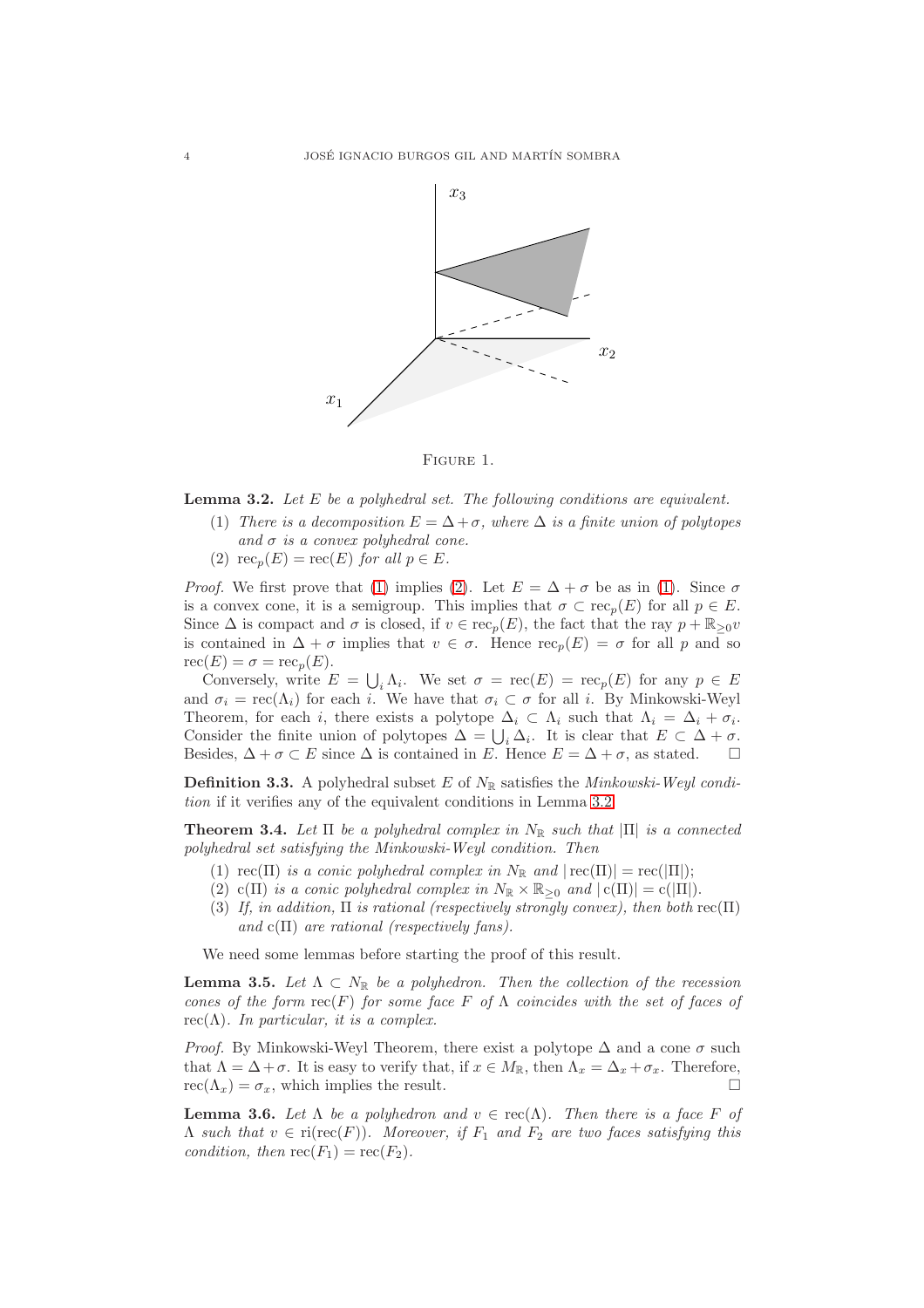*Proof.* This follows easily from Lemma [3.5.](#page-3-6)

<span id="page-4-0"></span>**Lemma 3.7** ([\[Roc70,](#page-7-4) Thm. 18.1]). Let C be a convex set and F a face of C. If  $D \subset C$  is a convex subset such that  $\operatorname{ri}(D) \cap F \neq \emptyset$ , then  $D \subset F$ .

*Proof of Theorem [3.4.](#page-3-0)* We first prove [\(1\)](#page-3-7). The sets  $\operatorname{rec}(\Lambda)$  for  $\Lambda \in \Pi$  are polyhedra and, by Lemma [3.5,](#page-3-6) any face of an element of rec(Π) is in rec(Π). Thus, rec(Π) satisfies the first condition in Definition [2.2](#page-2-1) and we have to show that it also satisfies the second one. That is, we have to show that given  $\Lambda_1, \Lambda_2 \in \Pi$  such that  $\text{rec}(\Lambda_1) \cap$ rec( $\Lambda_2$ ) is non-empty, this intersection is a common face of rec( $\Lambda_1$ ) and rec( $\Lambda_2$ ).

Let  $v \in \text{ri}(\text{rec}(\Lambda_1) \cap \text{rec}(\Lambda_2))$ . Let  $F_i$ ,  $i = 1, 2$ , be faces of  $\Lambda_i$  satisfying the condition of Lemma [3.6.](#page-3-8) We claim that we can find a finite sequence of polyhedra  $\Gamma_1, \ldots, \Gamma_{n+1}$  with the following properties:

- (1)  $F_1$  is a face of  $\Gamma_1$  and  $F_2$  is a face of  $\Gamma_{n+1}$ .
- (2) The vector v belongs to  $\operatorname{rec}(\Gamma_i \cap \Gamma_{i+1})$  for  $i = 1, ..., n$ .

To prove this claim, we choose points  $p_i \in \text{ri}(F_i)$ ,  $i = 1, 2$ . Since  $|\Pi|$  is a connected polyhedral set, we can find a polygonal path  $\gamma: [0, 1] \to |\Pi|$  joining  $p_1$  and  $p_2$ . By construction,  $v \in \text{rec}_{p_1}(|\Pi|)$ . Since  $|\Pi|$  satisfies the Minkowski-Weyl condition,  $v \in \text{rec}(|\Pi|)$ . Therefore the map  $S: [0,1] \times \mathbb{R}_{\geq 0} \to |\Pi|$ , given by  $S(t,r) = \gamma(t) + rv$ . is well-defined. This is the key step in this proof and it fails if the hypothesis are not fulfilled: if  $|\Pi|$  is not connected, then the polygonal path  $\gamma$  may not exist and if  $|\Pi|$  is connected but does not satisfy the Minkowski-Weyl condition, then the map  $S$  may not exist.

Since S is a piecewise affine function, we can find a finite covering  $\mathfrak{U}$  of  $[0,1] \times \mathbb{R}_{\geq 0}$ by polyhedra, such that, for each  $K \in \mathfrak{U}$ , there is a  $\Lambda \in \Pi$  with  $S(K) \subset \Lambda$ . By the finiteness of  $\mathfrak{U}$ , we can find a number  $l \geq 0$  such that the restriction of the covering  $\mathfrak{U}$  to  $[0,1] \times [l,\infty)$  consists of sets of the form  $I_{\alpha} \times [l,\infty)$ , where the  $I_{\alpha}$  are closed intervals that cover [0, 1]. We choose  $I_1, \ldots, I_{n+1}$  among them such that  $0 \in I_0$ ,  $1 \in I_{n+1}$  and  $I_i \cap I_{i+1} \neq 0$  for  $i = 1, ..., n$ . For each i, we choose a polyhedron  $\Gamma_i \in \Pi$  such that  $S(I_i \times [l, \infty))$  is contained in  $\Gamma_i$ .

Since  $\Gamma_0$  contains the point  $p_1 + l\upsilon$  and this point belongs to ri $(F_1)$ , then  $F_1$  is a face of  $\Gamma_0$ . Analogously,  $F_2$  is a face of  $\Gamma_{n+1}$ . By construction, it is also clear that  $v \in \text{rec}(\Gamma_i \cap \Gamma_{i+1})$ . Thus the claim is proved.

For each  $i = 1, ..., n$  we choose a face  $G_i$  of  $\Gamma_i \cap \Gamma_{i+1}$  that satisfies the condition of Lemma [3.6.](#page-3-8) Applying Lemma [3.6](#page-3-8) to the polyhedra  $\Gamma_i$  we obtain

$$
\operatorname{rec}(F_1) = \operatorname{rec}(G_1) = \cdots = \operatorname{rec}(G_n) = \operatorname{rec}(F_2).
$$

By Lemma [3.7,](#page-4-0)  $\text{rec}(\Lambda_1) \cap \text{rec}(\Lambda_2) \subset \text{rec}(F_1)$ . Thus, we have the chain of inclusions

$$
\operatorname{rec}(\Lambda_1) \cap \operatorname{rec}(\Lambda_2) \subset \operatorname{rec}(F_1) \cap \operatorname{rec}(F_2) \subset \operatorname{rec}(\Lambda_1) \cap \operatorname{rec}(\Lambda_2).
$$

Hence  $\operatorname{rec}(\Lambda_1) \cap \operatorname{rec}(\Lambda_2) = \operatorname{rec}(F_1) = \operatorname{rec}(F_2)$  is a common face of  $\operatorname{rec}(\Lambda_1)$  and  $rec(\Lambda_2)$ . We conclude that  $rec(\Pi)$  is a complex.

We now prove that  $|\text{rec}(\Pi)| = \text{rec}(|\Pi|)$ . On the one hand, for any  $p \in |\Pi|$ , we always have the chain of inclusions

$$
\operatorname{rec}(|\Pi|) \subset \operatorname{rec}_{p}(|\Pi|) \subset \bigcup_{\Lambda \in \Pi} \operatorname{rec}(\Lambda) = |\operatorname{rec}(\Pi)|.
$$

On the other hand, if  $\Lambda \in \Pi$  and  $p \in \Lambda$  we have  $\text{rec}(\Lambda) \subset \text{rec}_p(|\Pi|) = \text{rec}(|\Pi|)$ , where the second equality follows from the Weyl-Minkowski condition. Thus

$$
|\operatorname{rec}(\Pi)| = \bigcup_{\Lambda \in \Pi} \operatorname{rec}(\Lambda) \subset \operatorname{rec}(|\Pi|).
$$

Hence the equality.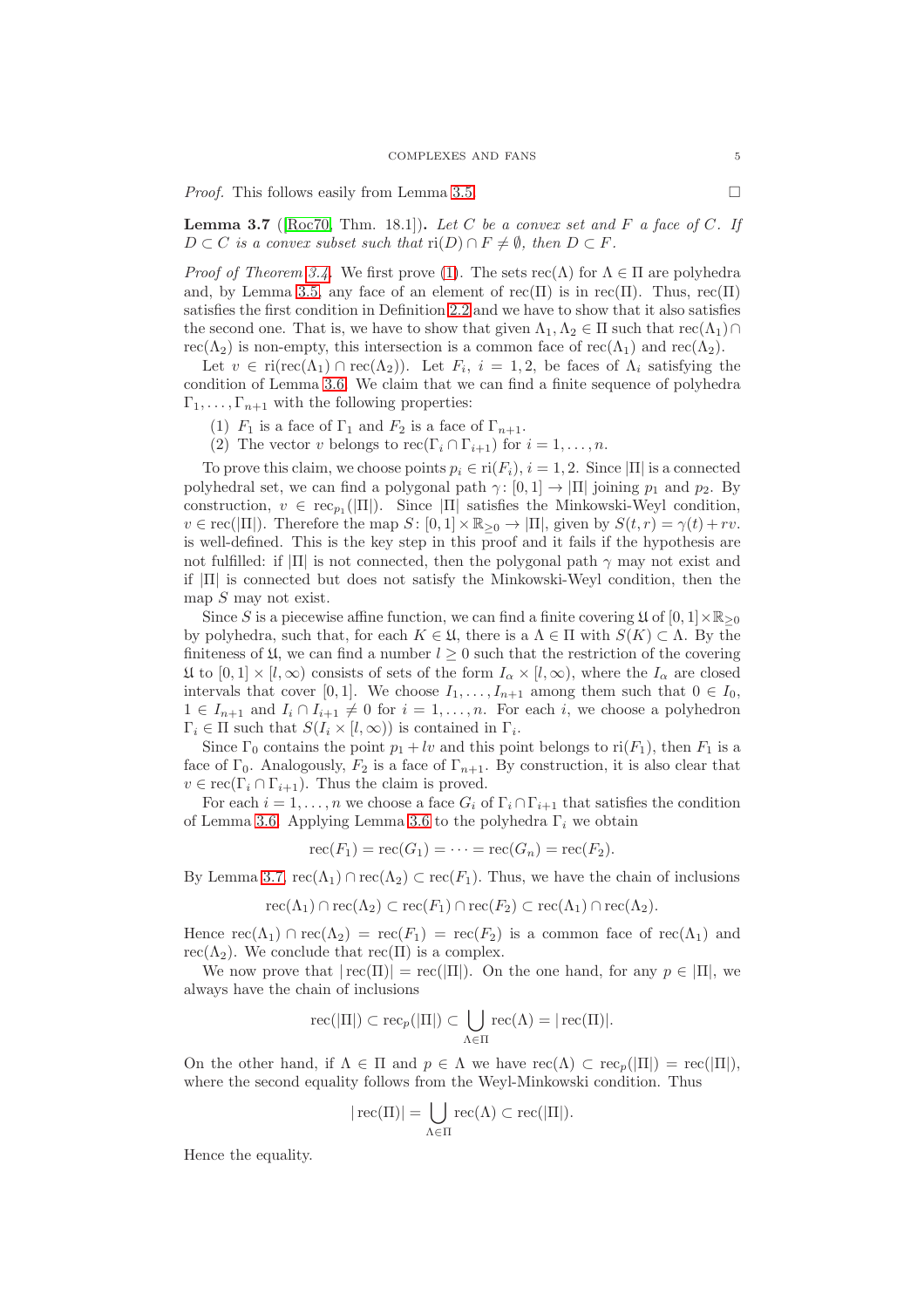We next prove [\(2\)](#page-3-9). For a polyhedron  $\Lambda$ , we denote  $c^{\circ}(\Lambda) = \mathbb{R}_{>0}(\Lambda \times \{1\}).$ Observe that

<span id="page-5-0"></span>(3.8) 
$$
c(\Lambda) = c^{\circ}(\Lambda) \sqcup (rec(\Lambda) \times \{0\}).
$$

By Lemma [3.5,](#page-3-6) every face of  $rec(\Lambda) \times \{0\}$  is of the form  $rec(F) \times \{0\}$  for some face F of  $\Lambda$ . Moreover, a face of c $(\Lambda)$  is either of the form  $c(F)$  for a face F of  $\Lambda$ or a face of rec( $\Lambda$ ) × {0}. Hence c( $\Pi$ ) satisfies the first condition in Definition [2.2.](#page-2-1)

It remains to prove that any two elements of  $c(\Pi)$  which are not disjoint, intersect in a common face. By [\(1\)](#page-3-7), the intersection of two cones of  $c(\Pi)$  contained in  $N_{\mathbb{R}} \times \{0\}$ is a common face. By [\(3.8\)](#page-5-0), the same is true if we intersect a cone contained in  $N_{\mathbb{R}} \times \{0\}$  with a cone of the form c( $\Lambda$ ). If  $\Lambda_1, \Lambda_2 \in \Pi$ , one verifies using [\(3.8\)](#page-5-0) that

$$
c(\Lambda_1) \cap c(\Lambda_2) = \begin{cases} c(\Lambda_1 \cap \Lambda_2), & \text{if } \Lambda_1 \cap \Lambda_2 \neq \emptyset, \\ (rec(\Lambda_1) \cap rec(\Lambda_2)) \times \{0\}, & \text{otherwise.} \end{cases}
$$

- In both cases, this is a common face of  $c(\Lambda_1)$  and  $c(\Lambda_2)$ . Hence  $c(\Pi)$  is a complex. Statement [\(3\)](#page-3-10) follows easily from the previous ones.  $\Box$
- <span id="page-5-2"></span>**Example 3.9.** (1) Let  $\Pi$  be the complex in  $\mathbb{R}^3$  consisting in the set of faces of the polyhedra  $\{(x_1, x_2, 0)|x_1, x_2 \geq 0\}$ ,  $\{(x_1, x_2, 1)|x_1 \geq x_2 \geq 0\}$  and  $\{(x_1, x_2, 1)|x_2 \ge x_1 \ge 0\}$ . This polyhedral complex satisfies the Minkowski-Weyl condition but  $|\Pi|$  is not connected and rec( $\Pi$ ) is not a complex. Therefore, the connectedness assumption is necessary for the conclusion of Theorem [3.4.](#page-3-0)
	- (2) Let  $\Pi$  be the complex in  $\mathbb{R}^3$  consisting in the set of faces of the polyhedra  $\{(x_1, x_2, 0)|x_1 \ge x_2 \ge 0\}$  and  $\{(x_1, x_2, 1)|x_2 \ge x_1 \ge 0\}$ . This polyhedral complex does not satisfy the Minkowski-Weyl condition,  $rec(\Pi)$  is a fan but  $rec(|\Pi|) \subsetneq |rec(\Pi)|$ .

Any polyhedron satisfies the Minkowski-Weyl condition, therefore we have:

Corollary 3.10. Let  $\Pi$  be a polyhedral complex in  $N_{\mathbb{R}}$  such that  $|\Pi|$  is convex. Then  $rec(\Pi)$  and  $c(\Pi)$  are conic polyhedral complexes. If, in addition,  $\Pi$  is rational (respectively strongly convex) then  $rec(\Pi)$  and  $c(\Pi)$  are rational (respectively fans).

Let  $\Sigma$  be a conic polyhedral complex in  $N_{\mathbb{R}} \times \mathbb{R}_{\geq 0}$ . We denote by aff( $\Sigma$ ) the complex in  $N_{\mathbb{R}}$  obtained by intersecting  $\Sigma$  with the hyperplane  $N_{\mathbb{R}} \times \{1\}$ . Again, if  $\Sigma$  is rational or strongly convex, the same is true for aff $(\Sigma)$ .

<span id="page-5-1"></span>Corollary 3.11. The correspondence  $\Pi \mapsto c(\Pi)$  is a bijection between the set of complete polyhedral complexes in  $N_{\mathbb{R}}$  and the set of complete conic polyhedral complexes in  $N_{\mathbb{R}} \times \mathbb{R}_{\geq 0}$ . Its inverse is the correspondence aff. These bijections preserve rationality and strong convexity.

*Proof.* By Theorem [3.4,](#page-3-0) if  $\Pi$  is a complete polyhedral complex in  $N_{\mathbb{R}}$  then  $c(\Pi)$ is also a complete conic polyhedral complex in  $N_{\mathbb{R}} \times \mathbb{R}_{\geq 0}$ . Conversely, if  $\Sigma$  is a complete conic polyhedral complex in  $N_{\mathbb{R}} \times \mathbb{R}_{\geq 0}$ , it is clear that aff( $\Sigma$ ) is a complete polyhedral complex in  $N_{\mathbb{R}}$ .

If  $\Pi$  is a complete polyhedral complex in  $N_{\mathbb{R}}$ , then  $\Pi = \text{aff}(c(\Pi))$ . It remains to verify that the other composition is the identity. Since we already know that c(aff(Σ)) is a complex in  $N_{\mathbb{R}} \times \mathbb{R}_{\geq 0}$ , it is enough to show that  $\Sigma$  and c(aff(Σ)) have the same cones of dimension  $n + 1$ . But this is obvious. Hence  $\Sigma = c(aff(\Sigma))$ .

The last statement is clear.

**Remark [3.1](#page-2-0)2.** (1) Example 3.1 shows that the map  $\Pi \mapsto c(\Pi)$  does not produce a conic polyhedral complex from an arbitrary polyhedral complex. Thus the above corollary cannot be extended to arbitrary complexes.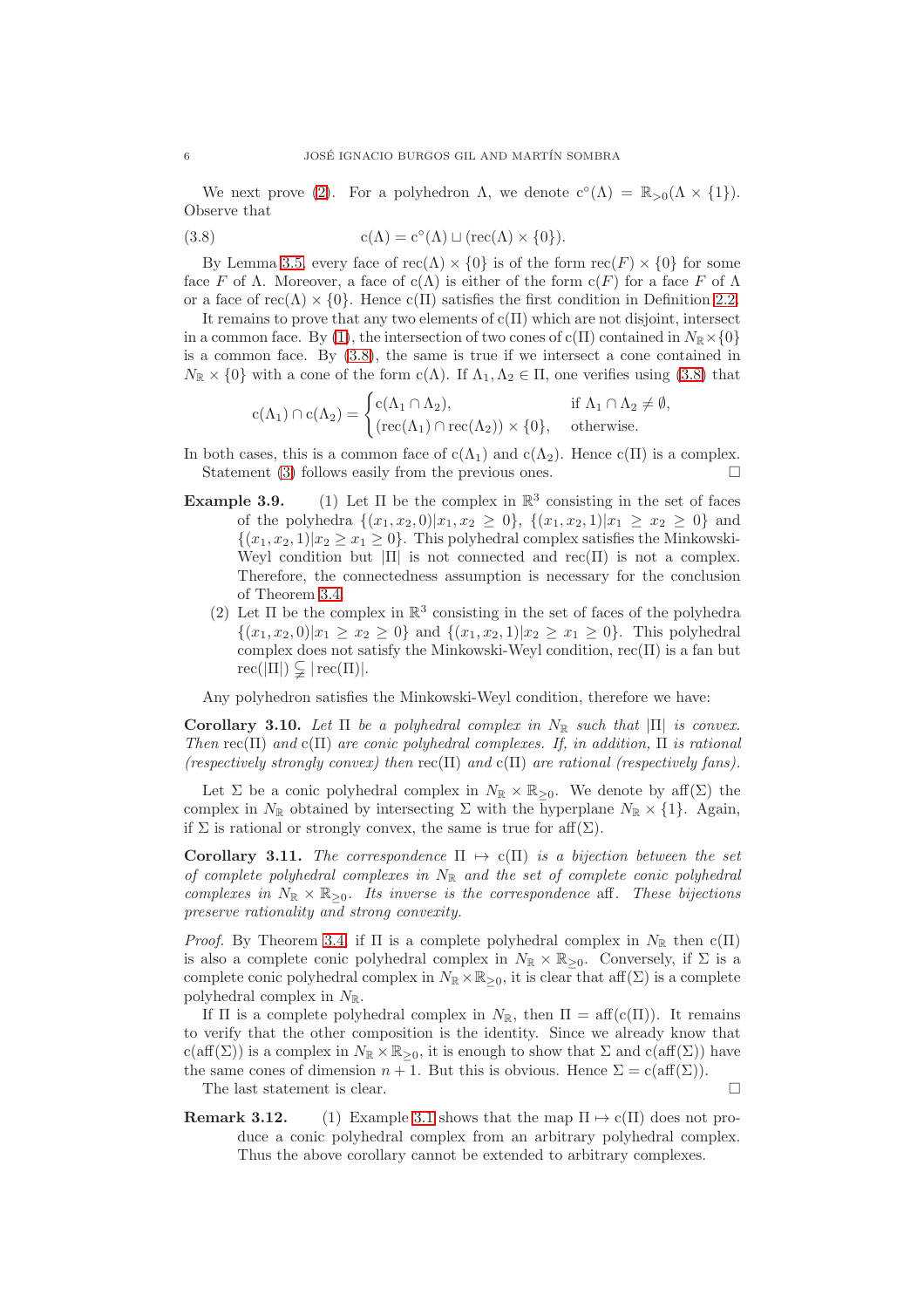#### COMPLEXES AND FANS 7

- <span id="page-6-1"></span>(2) Given a conic polyhedral complex  $\Sigma$ , the polyhedral complex aff( $\Sigma$ ) does not need to satisfy the hypothesis of Theorem [3.4.](#page-3-0) Nevertheless,  $c(\text{aff}(\Sigma))$  is the conic complex  $\Sigma$ . Therefore the hypothesis of Theorem [3.4](#page-3-0) are sufficient for the recession being a complex but they are not necessary. It would be interesting to have a full characterization of the complexes that arise as the image of aff.
- (3) If we restrict to polyhedral complexes with convex support, the correspondence aff is not injective and c is only a right inverse of aff. This is why in Corollary [3.11,](#page-5-1) we restrict ourselves to complete complexes.

Let  $\Pi$  be a polyhedral complex. As we have seen in Remark 3.12 [\(2\)](#page-6-1), the hy-pothesis of Theorem [3.4](#page-3-0) are not necessary for  $rec(\Pi)$  being a complex. A class of examples for which this is true is that of extendable complexes.

<span id="page-6-0"></span>**Definition 3.13.** A polyhedral complex  $\Pi$  in  $\mathbb{R}^n$  is called *extendable* if there exists a complete polyhedral complex  $\Pi$  such that  $\Pi$  is a subcomplex of  $\Pi$ .

<span id="page-6-2"></span>Corollary 3.14. Let  $\Pi$  be an extendable polyhedral complex. Then both rec( $\Pi$ ) and  $c(\Pi)$  are complexes.

Proof. If  $\sigma \in \text{rec}(\Pi)$ , then it is clear that all the faces of  $\sigma$  also belong to rec( $\Pi$ ). Let  $\overline{\Pi}$  be a complete polyhedral complex which contains  $\Pi$ . Let  $\sigma, \tau \in \text{rec}(\Pi)$ . Since both belong to rec( $\overline{\Pi}$ ), by Theorem [3.4,](#page-3-0) its intersection is a common face. Thus  $rec(\Pi)$  is a complex and the same is true for  $c(\Pi)$ .

In particular, the complex from Example [3.1](#page-2-0) can not be extended to a complete polyhedral complex. By contrast, the complex from Example 3.9 [\(2\)](#page-5-2) is extendable. This last example shows that an extendable complex Π does not necessarily verify that  $|\text{rec}(\Pi)| = \text{rec}(|\Pi|)$ .

If one is willing to admit subdivisions, the issues raised by Example [3.1](#page-2-0) disappear.

**Proposition 3.15.** Let  $\Pi$  be a polyhedral complex in  $\mathbb{R}^n$ . Then there exists a subdivision  $\Pi'$  of  $\Pi$  that is extendable. In particular, rec $(\Pi')$  and  $c(\Pi')$  are complexes.

*Proof.* Let  $\Lambda_1, \ldots, \Lambda_m$  be the polyhedra of Π. For each i, the complex defined by the faces of  $\Lambda_i$  is extendable. Denote by  $\Pi_i$  any such extension. Then

$$
\overline{\Pi} := \{ \Gamma_1 \cap \cdots \cap \Gamma_m \mid \Gamma_i \in \Pi_i \}
$$

is a complete polyhedral complex that is a common subdivision of the  $\Pi_i$ . Let  $\Pi'$ be the set of polyhedra of  $\overline{\Pi}$  that are contained in  $|\Pi|$ . Then  $\Pi'$  is an extendable subdivision of Π. The last statement follows from Corollary [3.14.](#page-6-2)

# 4. Toric schemes over a DVR and tropical varieties

Let K be a field provided with a non-trivial discrete valuation val:  $K^{\times} \rightarrow \mathbb{Z}$ . Let  $K^{\circ}$  be its valuation ring and  $S = \text{Spec}(K^{\circ})$  its base scheme. Let  $\mathbb{T}_S \simeq \mathbb{G}_{m,S}^n$ be a split torus over S and let  $\mathbb{T} = \mathbb{T}_S \times \mathrm{Spec}(K)$  be the corresponding split torus over K. Let  $N = \text{Hom}(\mathbb{G}_{m,K}, \mathbb{T})$  be the lattice of one-parameter subgroups of  $\mathbb{T}$ .

**Definition 4.1.** A *toric scheme over S of relative dimension*  $n$  is a normal integral separated S-scheme of finite type X equipped with an open embedding  $\mathbb{T} \hookrightarrow \mathcal{X} \times$ Spec(K) and an S-action of  $\mathbb{T}_S$  over X that extends the action of  $\mathbb{T}$  on itself.

Toric schemes over a DVR were introduced and studied in [\[KKMS73\]](#page-7-0). In loc. cit., to each rational fan  $\Sigma$  in  $N_{\mathbb{R}} \times \mathbb{R}_{\geq 0}$  it is associated a toric scheme  $\mathcal{X}_{\Sigma}$  over S. Moreover, it is proved the following classification theorem.